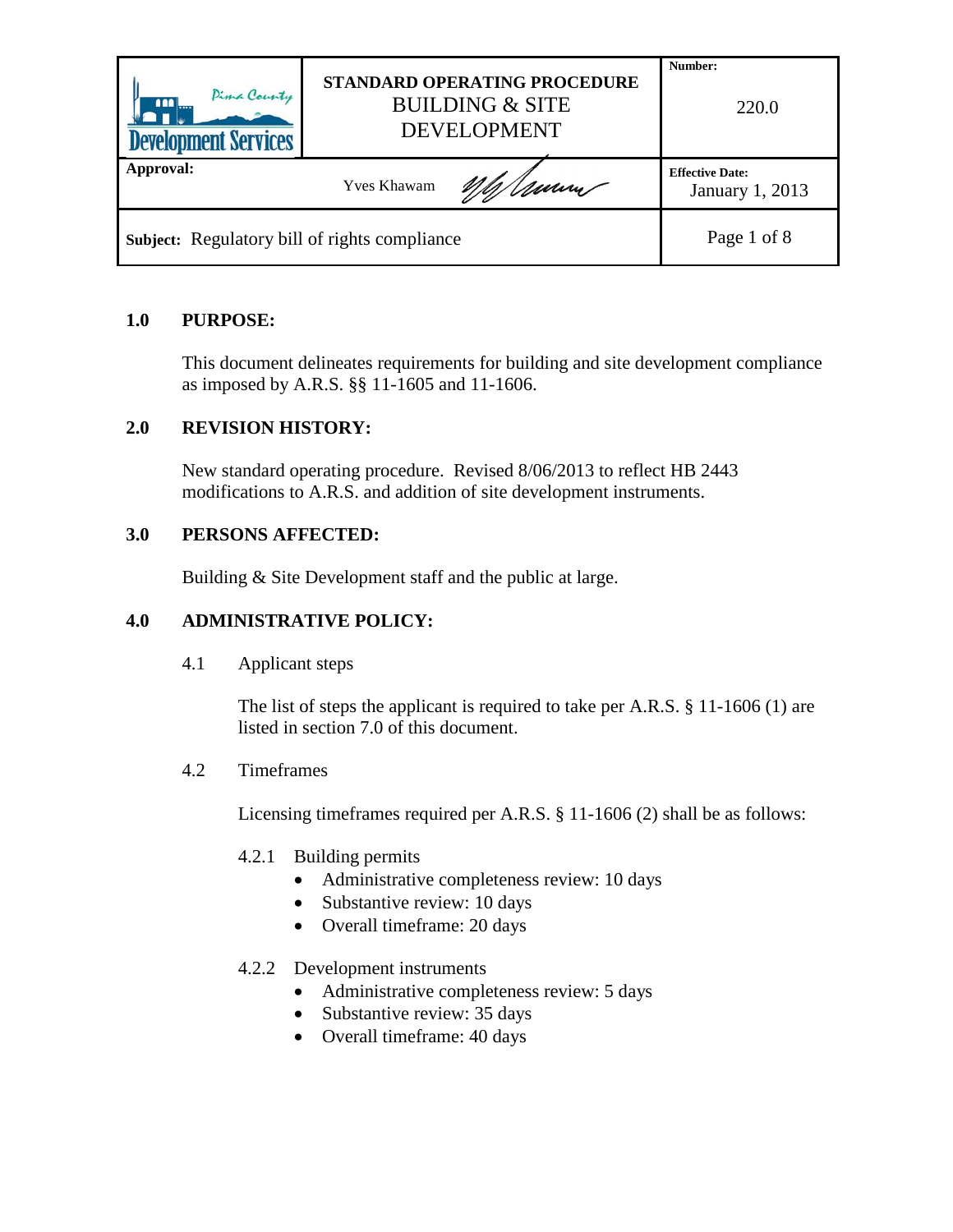

Note that operational review timeframes for instruments published at [www.pima.gov/developmentservices](http://www.pima.gov/developmentservices) are shorter than the licensing timeframes.

#### 4.3 Contact and website

Per A.R.S. § 11-1606 (2) & (3), should questions arise during the application process, any member of our plans examining staff may be contacted in person or at 520-740-6490. If unable to receive assistance, Mark Masek, Plans Examining Supervisor may be contacted at the above number for building permit questions and Jim Cunningham, Site Review Manager, for other development instruments. The following website address and e-mail address provides for electronic communication with the County: [www.pima.gov/developmentservices](http://www.pima.gov/developmentservices) or [site@pima.gov.](mailto:site@pima.gov)

#### 4.4 Clarification and interpretation

Under A.R.S. §§ 11-1606 (5) and 11-1609, applicants may request that the County clarify its interpretation or application of a statute, ordinance, regulation, delegation agreement or authorized substantive policy statement that affects the issuance of a building permit by providing the County with a written request that states: (1) Applicant name and address;(2) The statute, ordinance, regulation, delegation agreement or authorized substantive policy statement or part of the statute, ordinance, regulation, delegation agreement or authorized substantive policy statement that requires clarification; (3) Any facts relevant to the requested ruling (4) Applicant's proposed interpretation of the applicable statute, ordinance, regulation, delegation agreement or authorized substantive policy statement or part of the statute, ordinance, regulation, delegation agreement or authorized substantive policy statement that requires clarification; (5) Whether, to the best of the applicant's knowledge, the issues or related issues are being considered by the County in connection with an existing license or license application.

Applicants may request clarification or interpretations of the plans examining staff member reviewing the project. Written interpretations are subject to the "written certification" fee per adopted schedule posted on our web site. If applicant disagrees with a staff interpretation, the interpretation may be appealed to the Building Official in accordance with P.C.C. §15.04.060 by submitting the form posted on our web site with payment of appeal fee prior to permit application expiration. Building Official decisions may be appealed to the Building Code Board of Appeals, and Building Code Board of Appeals decisions may be appealed to Superior Court. Disputes about the interpretation of the Zoning Code may be appealed to a Pima County Board of Adjustment under A.R.S. § 11-816 and P.C.C. § 18.93.060.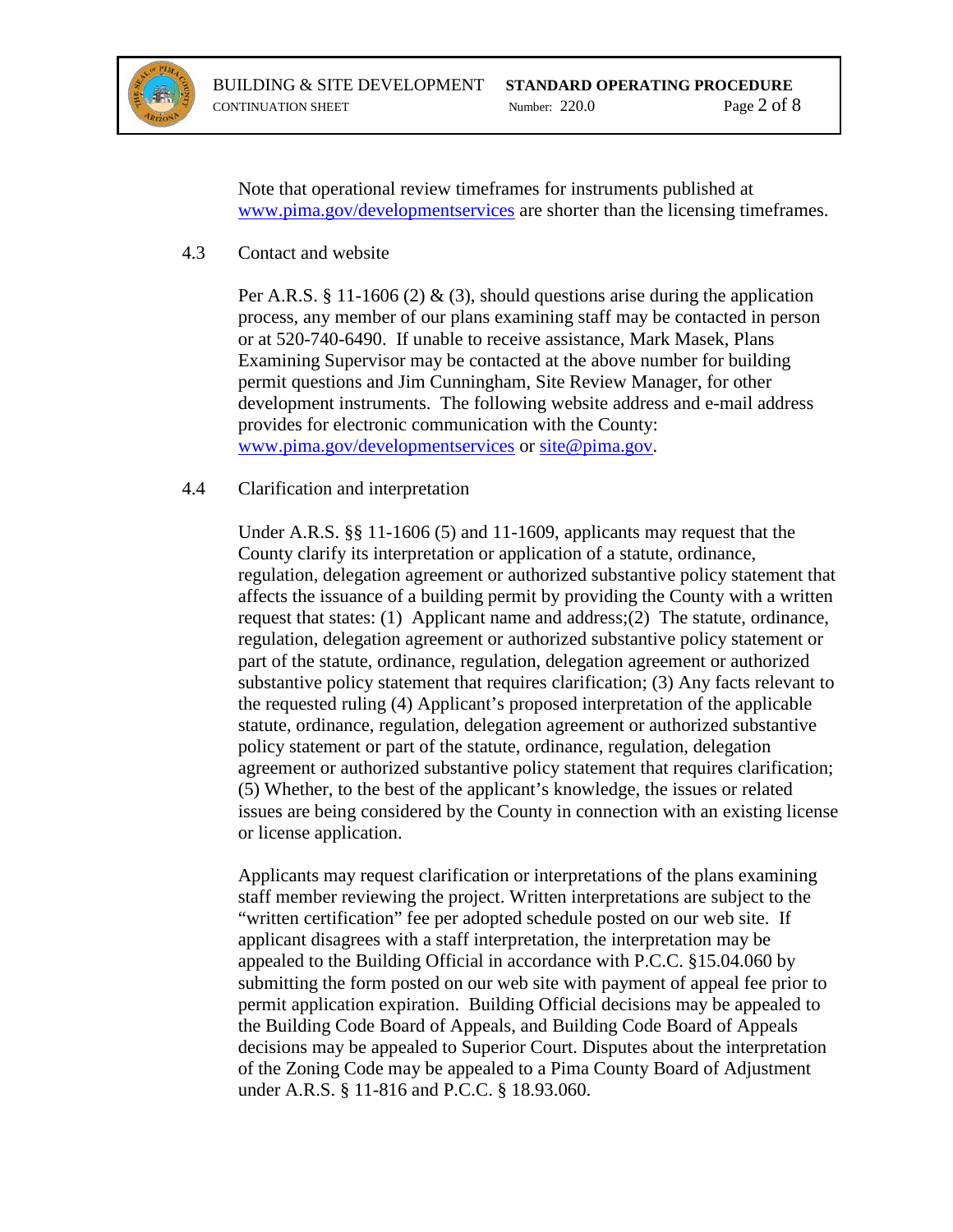

#### **5.0 DEFINITIONS:**

Not applicable.

#### **6.0 RESPONSIBILITIES:**

It shall be the responsibility of both applicants and building  $\&$  site development staff to adhere to provisions of this document.

#### **7.0 PROCEDURES:**

7.1 Application package

Applicant shall:

- Prepare a complete submittal package conforming to the appropriate submittal checklist posted under "Building Permitting Process" or under the appropriate site development instrument at [www.pima.gov/developmentservices.](http://www.pima.gov/developmentservices)
- Complete an application online at above listed web site or request that building staff process an application at 201 N. Stone Avenue, Tucson.
- View our web site for more detailed application process related information.
- 7.2 Administrative completeness review (copies of notices referenced in italics below are included in this procedure for reference purposes)
	- DSD shall conduct an administrative completeness review of the project for regulation administered by DSD based on published checklists.
	- DSD shall identify which external agency reviews may be required for County approval.
	- If administratively incomplete, DSD shall provide applicant *Notice of Administrative Review Deficiency* letter identifying missing checklist items and/or other department required approvals for building permits. This stops the DSD administrative completeness review time clock.
	- Following issuance of *Notice of Administrative Review Deficiency*, DSD shall not begin the substantive review until the application is administratively complete.
	- Once package is administratively complete, DSD shall perform or schedule the substantive review.
- 7.3 Substantive review (copies of notices referenced in italics below are included in this procedure for reference purposes)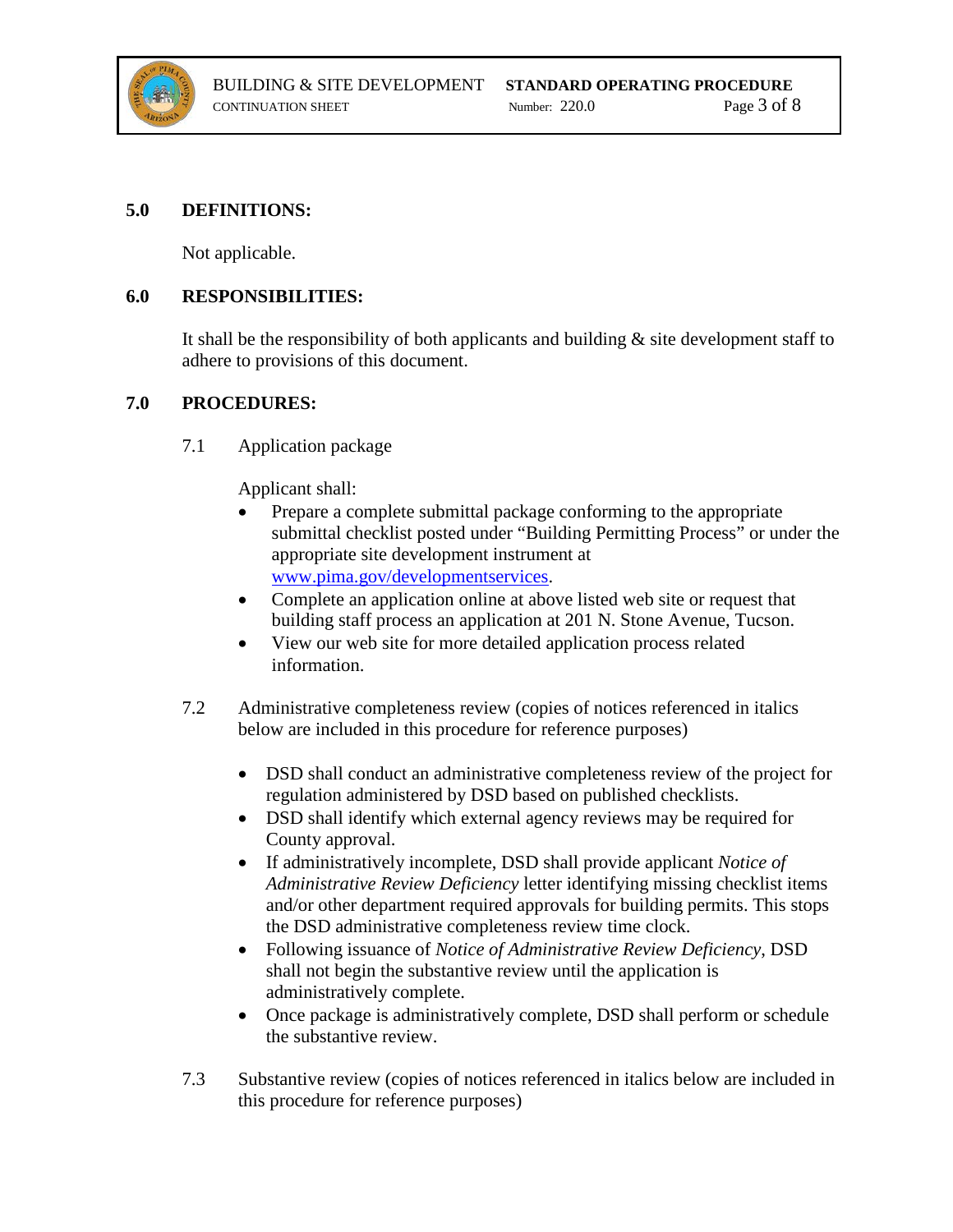

7.3.1 Initial Review

- DSD and other County agencies shall perform the substantive project review and identify all deficiencies.
- DSD shall complete and provide applicant a *Notice of Request for Corrections* itemizing the deficiencies. This stops the DSD substantive review time clock.
- If application contains no deficiencies, application shall be approved.

### 7.3.2 Resubmittal

- Application package shall be reviewed against items identified in the *Notice of Request for Corrections*.
- If deficient items have been addressed, application shall be approved.
- If deficient items have not been addressed, or if applicant changes result in newly identified deficiencies, applicant shall be issued a maximum of two additional *Notices of Request for Corrections* to provide opportunities for client to address deficient items. If after issuing three notices the deficient items are still not addressed, a *Notice of Application Denial* letter shall be issued. If applicant repeatedly does not address the same type of issues on subsequent projects, DSD shall reduce the number of *Notices of Request for Corrections* provided to a maximum of one notice prior to issuing a *Notice of Application Denial.*
- Staff may generate an amendment to a *Notice of Request for Corrections* only if a legal requirement was omitted from the first notice.

## 7.3.3 Applicant significant changes If applicant requests significant changes, alterations, additions or

amendments to an application, County may:

- Make one additional request for corrections
- Extend substantive review time frame by 50%

## 7.3.4 "Deemed" application withdrawal

If applicant does not follow up on issued *Notice of Administrative Review Deficiency* or *Notice of Request for Corrections* within three years of issuance for plats or within one year of issuance for all other development instruments, application shall be expired per Building & Site Development SOP 220.1, Permit Extensions and Reinstatement of Expired Permits.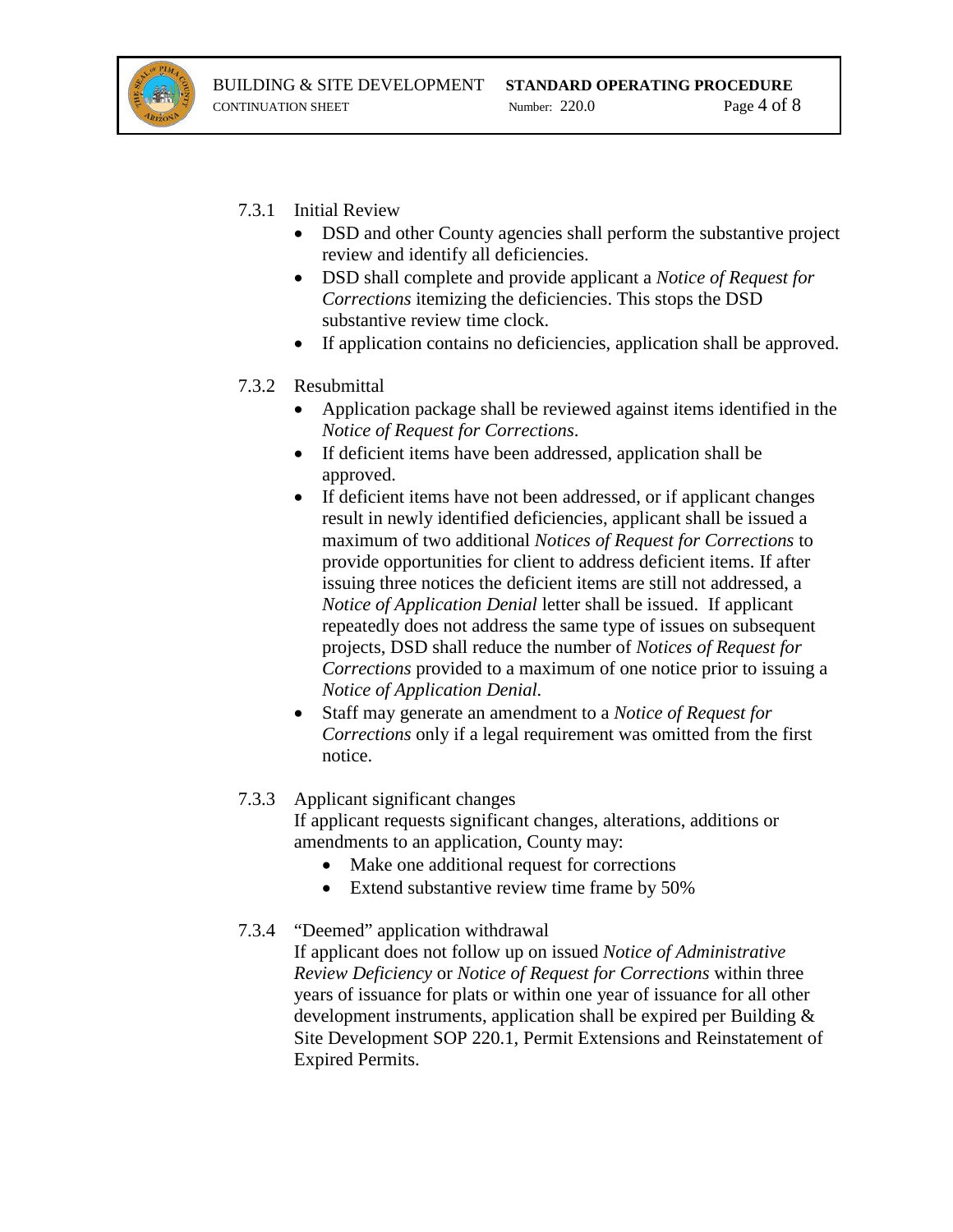

## 7.3.5 Denied projects

Denied projects shall require applicant to resubmit a new application which shall only be accepted upon payment of the review fee for the prior denied permit application, if not yet paid. Per A.R.S. § 11-1605(L), fees for re-activating denied projects prior to one year from the *Notice of Application Denial* date shall be 50% of original application fee (in addition to the original amount, if not yet collected).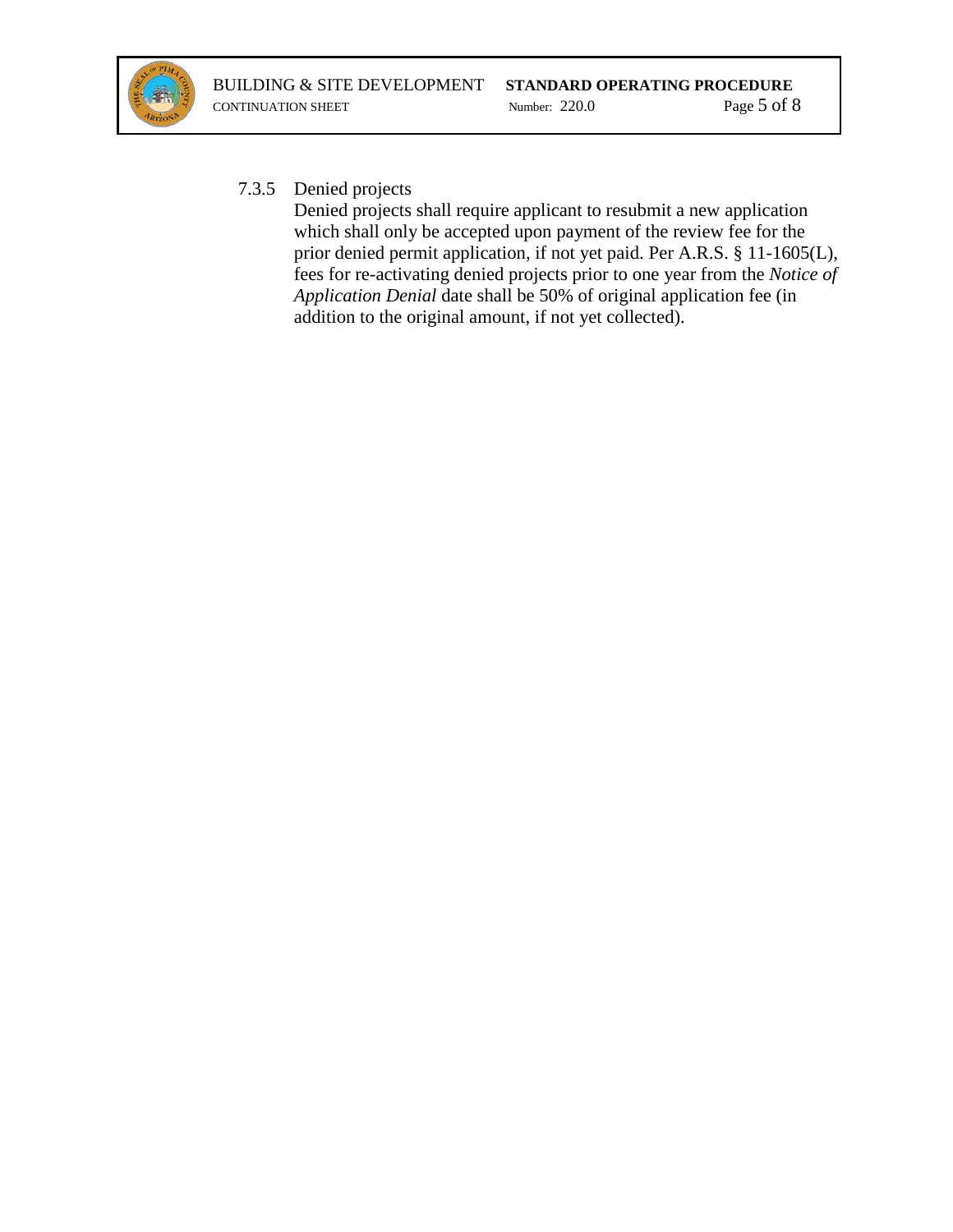







# **Notice of Administrative Review Deficiency**

Please view permit application process requirements at [www.dsd.pima.gov/building.](http://www.dsd.pima.gov/building)

#### **Activity Number: P13CP00000**

If you have any questions please call 520-724-6490 for an appointment to discuss this notice. If following discussions with the plans examining staff you still disagree with the below listed deficiencies, you may appeal to the Building Official in accordance with Pima County Code 15.04.060 by submitting the form posted on our web site with payment of appeal fee prior to permit application expiration. Disputes about the interpretation of the Zoning Code may be appealed to a Pima County Board of Adjustment under A.R.S. § 11-816 and P.C.C. § 18.93.060.

**Please submit all calculations and specifications to us electronically, either on disk or email to [Building.Safety@pima.gov.](mailto:Building.Safety@pima.gov)** 



**Additional items required prior to conducting substantive review**

**Examiner: Date:**

#### **Re-Submittal Procedures**

Please submit the required above listed items so that we may begin the substantive review of your application in accordance with A.R.S. § 11-1605. For details on application process, please see "Permit application & inspection process" in the left banner at [www.dsd/pima.gov/building.](http://www.dsd/pima.gov/building)

Updated 07/19/2013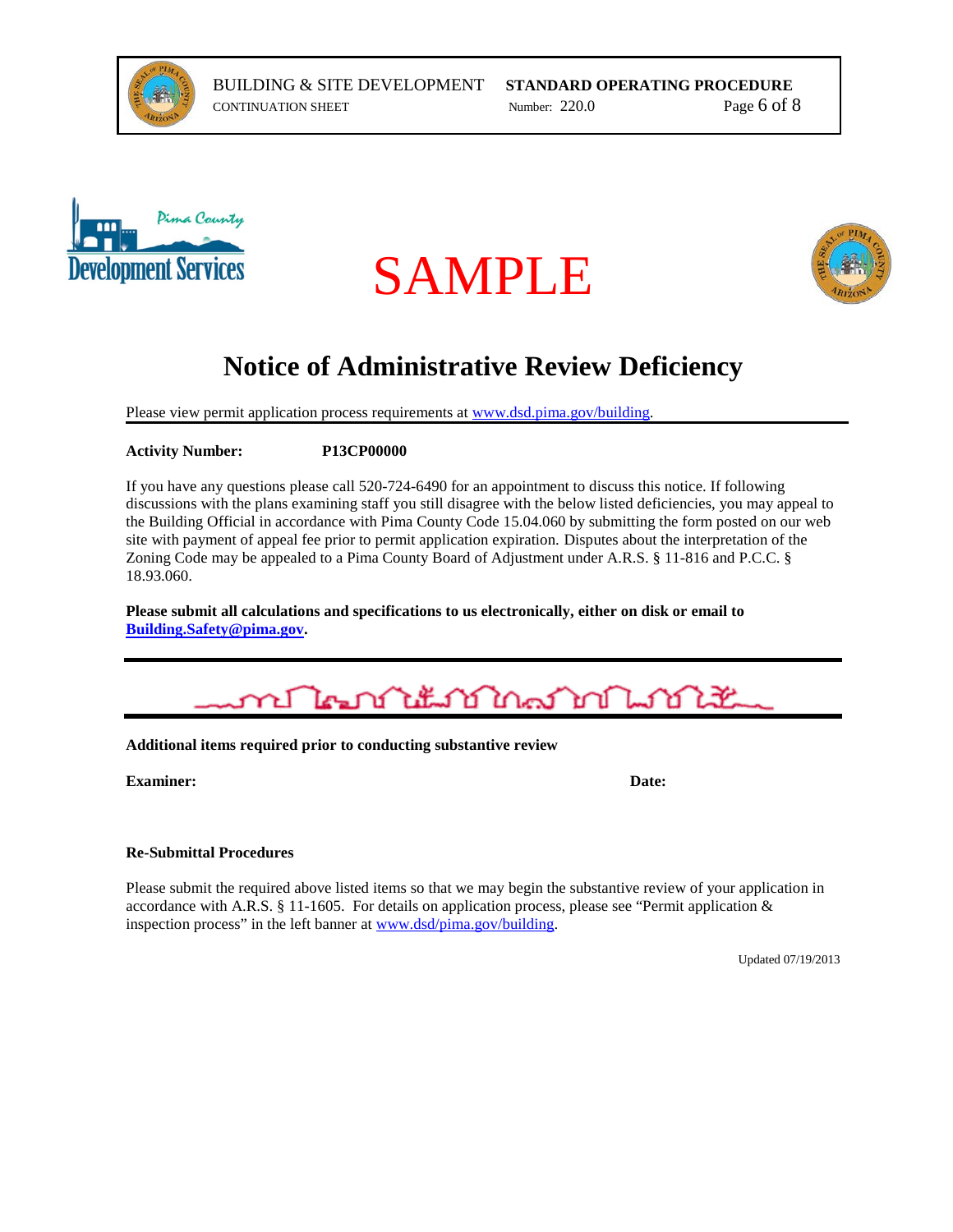



# SAMPLE



# **Notice of Request for Corrections**

Please view permit application process and requirements at www.dsd.pima.gov/building.

**Activity Number: P13CP00000**

If you have any questions please call 520-724-6490 for an appointment to discuss this request for corrections. If following discussions with the plans examining staff you still disagree with the below listed deficiencies, you may appeal to the Building Official in accordance with Pima County Code 15.04.060 by submitting the form posted on our web site with payment of appeal fee prior to permit application expiration. Disputes about the interpretation of the Zoning Code may be appealed to a Pima County Board of Adjustment under A.R.S. § 11-816 and P.C.C. § 18.93.060.

**Please submit all calculations and specifications to us electronically, either on disk or email to [Building.Safety@pima.gov.](mailto:Building.Safety@pima.gov)** 



#### **Additional information required prior to completing substantive review**

**Examiner: Date:**

#### **Re-Submittal Procedures**

In order to expedite plan review approval, please employ the following procedure when resubmitting information, drawings or data in response to Building Safety staff's review comments.

- 1. Read the review comments and if you don't understand them, contact the plans examiner.
- 2. Include a written response to the review comments with your resubmittal.
- 3. If new drawings are prepared for the re-submittal, please add these in the proper sequence and include the voided old drawings.

**Should the resubmittal not completely address this request for corrections, the application may be denied requiring a new application and payment all applicable review fees in accordance with A.R.S. § 11-1605.**

Updated 07/19/2013